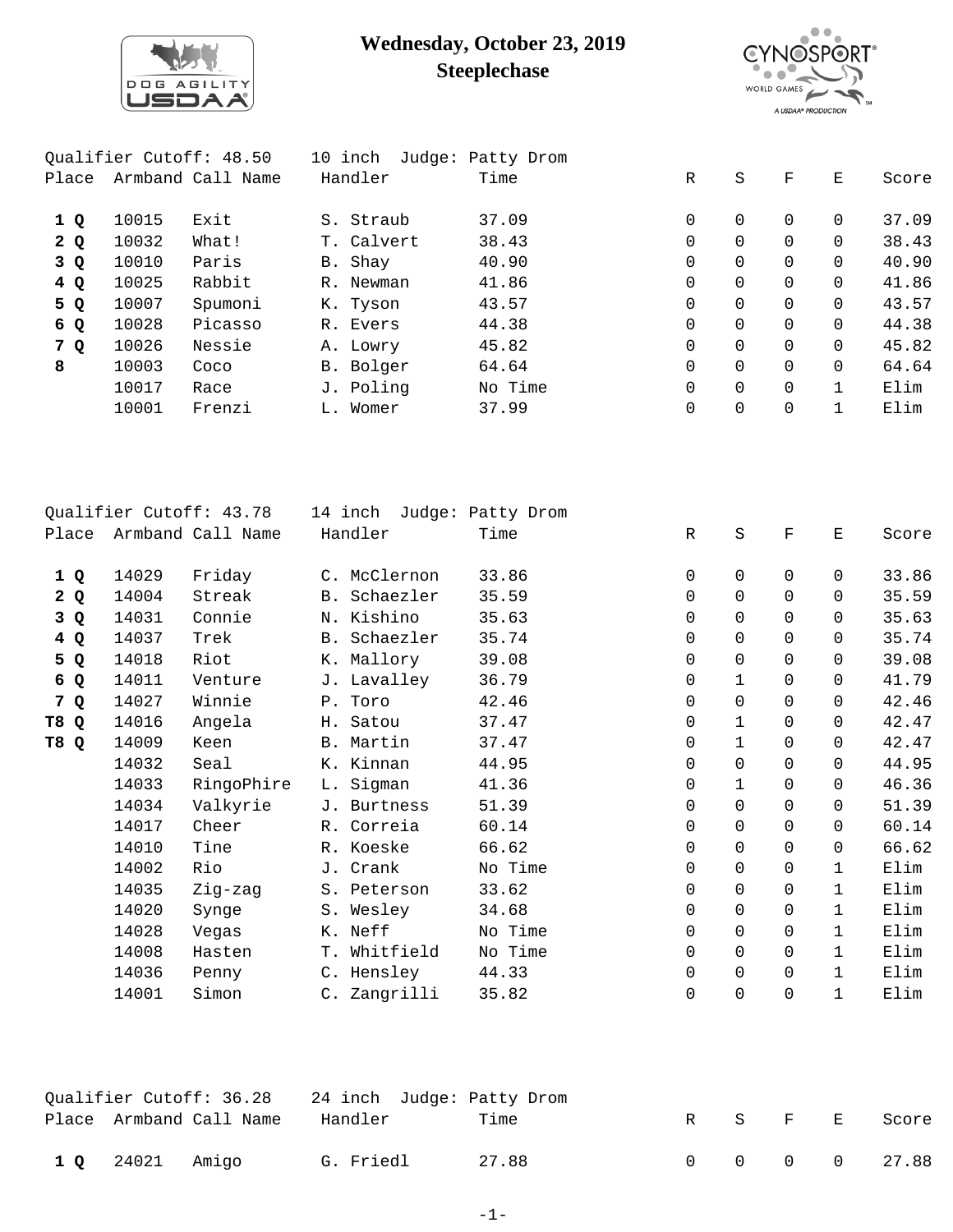| 2Q  | 24023 | Six     | Smith<br>К.      | 29.35   | $\mathbf 0$ | $\Omega$       | $\Omega$       | $\Omega$     | 29.35 |
|-----|-------|---------|------------------|---------|-------------|----------------|----------------|--------------|-------|
| 3 Q | 24002 | Moana   | Sugimoto<br>Ν.   | 29.85   | 0           | $\Omega$       | $\Omega$       | $\Omega$     | 29.85 |
| 4Q  | 24060 | Skeeter | R. Thrift        | 30.66   | $\mathbf 0$ | 0              | $\Omega$       | $\Omega$     | 30.66 |
| 5 Q | 24028 | Rocky   | R. Carlson       | 27.71   | 0           | $\mathbf 1$    | $\Omega$       | $\Omega$     | 32.71 |
| 6 Q | 24048 | Clip    | Sutherland<br>R. | 33.42   | $\Omega$    | 0              | $\Omega$       | $\Omega$     | 33.42 |
| 7 Q | 24022 | Race'N  | N. Lende         | 33.69   | $\mathbf 0$ | 0              | $\Omega$       | $\Omega$     | 33.69 |
| 8 Q | 24034 | Rush    | T. Duncan        | 28.69   | $\mathbf 0$ | $\mathbf{1}$   | $\Omega$       | $\Omega$     | 33.69 |
| 9 Q | 24025 | Gambit  | A. Nottestad     | 29.07   | $\mathbf 0$ | $\mathbf 1$    | $\Omega$       | $\Omega$     | 34.07 |
| 10Q | 24012 | Rascal  | P. Cinotto       | 34.24   | $\Omega$    | $\Omega$       | $\Omega$       | $\Omega$     | 34.24 |
| 11Q | 24009 | Lainey  | D. Rohaus        | 29.86   | $\mathbf 0$ | $\mathbf{1}$   | $\Omega$       | $\Omega$     | 34.86 |
| 12Q | 24032 | Sniper  | G. Tubbs         | 30.07   | 0           | 1              | $\mathbf 0$    | $\mathbf 0$  | 35.07 |
| 13Q | 24050 | Misty   | P. Cinotto       | 35.39   | $\Omega$    | 0              | $\Omega$       | $\Omega$     | 35.39 |
| 14Q | 24024 | Wycked  | L. Goguen        | 30.49   | $\Omega$    | $\mathbf{1}$   | $\Omega$       | $\Omega$     | 35.49 |
| 15Q | 24013 | Dezi    | L. Husson        | 31.24   | $\mathbf 0$ | $\mathbf{1}$   | $\overline{0}$ | $\Omega$     | 36.24 |
|     | 24001 | Bang    | M. Martimo       | 32.15   | $\mathbf 0$ | $\mathbf{1}$   | 0              | $\Omega$     | 37.15 |
|     | 20003 | Jaxon   | R. Kalmanson     | 40.13   | $\Omega$    | $\Omega$       | $\Omega$       | $\Omega$     | 40.13 |
|     | 24057 | Cephus  | S. LeBlanc       | 32.25   | $\mathbf 0$ | 2              | $\Omega$       | $\Omega$     | 42.25 |
|     | 24027 | Solo    | A. Castro        | 42.41   | $\mathbf 0$ | 0              | $\Omega$       | $\Omega$     | 42.41 |
|     | 24017 | Anubis  | K. Almasy        | 38.21   | $\mathbf 0$ | $\mathbf 1$    | $\mathbf 0$    | $\Omega$     | 43.21 |
|     | 24044 | Burton  | X. Yao           | 43.44   | $\Omega$    | 0              | $\Omega$       | $\Omega$     | 43.44 |
|     | 24004 | Lady    | M. Addison       | 44.21   | $\Omega$    | 0              | $\Omega$       | $\Omega$     | 44.21 |
|     | 24040 | Dodge   | D. Pubillones    | 35.53   | $\mathbf 0$ | 2              | 0              | $\mathsf{O}$ | 45.53 |
|     | 24056 | Syn     | G. LaPorte       | 35.26   | $\Omega$    | 0              | $\Omega$       | $\mathbf{1}$ | Elim  |
|     | 24007 | Electra | J. Kerwick       | 40.55   | $\Omega$    | 0              | $\Omega$       | $\mathbf{1}$ | Elim  |
|     | 24041 | Xarya   | S. Greenholt     | No Time | 0           | 0              | $\Omega$       | $\mathbf{1}$ | Elim  |
|     | 24006 | Sly     | J. Pretli        | 36.36   | $\mathbf 0$ | 0              | 0              | $\mathbf{1}$ | Elim  |
|     | 24020 | Luca    | A. Morimi        | No Time | $\Omega$    | 0              | $\Omega$       | $\mathbf{1}$ | Elim  |
|     | 24038 | Shibumi | L. Andrews       | 30.82   | $\Omega$    | 0              | $\Omega$       | $\mathbf{1}$ | Elim  |
|     | 24015 | Westley | M. Metelko       | 33.39   | $\Omega$    | $\overline{2}$ | $\Omega$       | $\mathbf{1}$ | Elim  |
|     | 24018 | Expo    | Sommer<br>W.     | 40.49   | $\mathbf 0$ | 0              | $\Omega$       | $\mathbf{1}$ | Elim  |
|     | 24053 | Justice | L. Elson         | 37.35   | $\Omega$    | $\Omega$       | $\Omega$       | $\mathbf{1}$ | Elim  |
|     | 24035 | Zipper  | S. Melko         | No Time | $\mathbf 0$ | 0              | $\Omega$       | $\mathbf{1}$ | Elim  |
|     | 24047 | Loka    | S. Tumanova      | Absent  |             |                |                |              |       |
|     |       |         |                  |         |             |                |                |              |       |

|       |       | Qualifier Cutoff: 40.55 | 16 inch      | Judge: Patty Drom |   |             |                |          |       |
|-------|-------|-------------------------|--------------|-------------------|---|-------------|----------------|----------|-------|
| Place |       | Armband Call Name       | Handler      | Time              | R | S           | F              | Ε        | Score |
| 1 Q   | 16046 | Moose                   | Y. Amano     | 29.97             | 0 | 0           | $\mathbf 0$    | 0        | 29.97 |
| 2Q    | 16004 | Tuukka                  | L. Thibodeau | 33.32             | 0 | 0           | $\Omega$       | $\Omega$ | 33.32 |
| 3Q    | 16008 | Joose                   | K. Ferquson  | 34.05             | 0 | 0           | $\mathbf 0$    | 0        | 34.05 |
| 4Q    | 16014 | Decker                  | R. Newman    | 29.26             | 0 | $\mathbf 1$ | $\overline{0}$ | 0        | 34.26 |
| 5 Q   | 16031 | Zoey                    | A. Crow      | 34.51             | 0 | 0           | $\mathbf 0$    | 0        | 34.51 |
| 6 Q   | 16018 | Lucky                   | J. Crank     | 35.09             | 0 | 0           | $\mathbf 0$    | 0        | 35.09 |
| 7 Q   | 16024 | Motown                  | S. Bekaert   | 31.23             | 0 | $\mathbf 1$ | $\mathbf 0$    | 0        | 36.23 |
| 8 Q   | 16033 | Char-Lee                | M. Maeda     | 36.35             | 0 | 0           | $\mathbf 0$    | 0        | 36.35 |
| 9 Q   | 16059 | Pawley                  | A. Cook      | 36.64             | 0 | 0           | $\mathbf 0$    | 0        | 36.64 |
| 10Q   | 16017 | Teddy                   | S. Lohrer    | 37.16             | 0 | 0           | $\Omega$       | 0        | 37.16 |
| 11Q   | 16043 | Brittan                 | J. Cowger    | 40.05             | 0 | 0           | $\mathbf 0$    | 0        | 40.05 |
| 12    | 16047 | Maybe                   | M. Bishop    | 40.83             | 0 | 0           | $\overline{0}$ | 0        | 40.83 |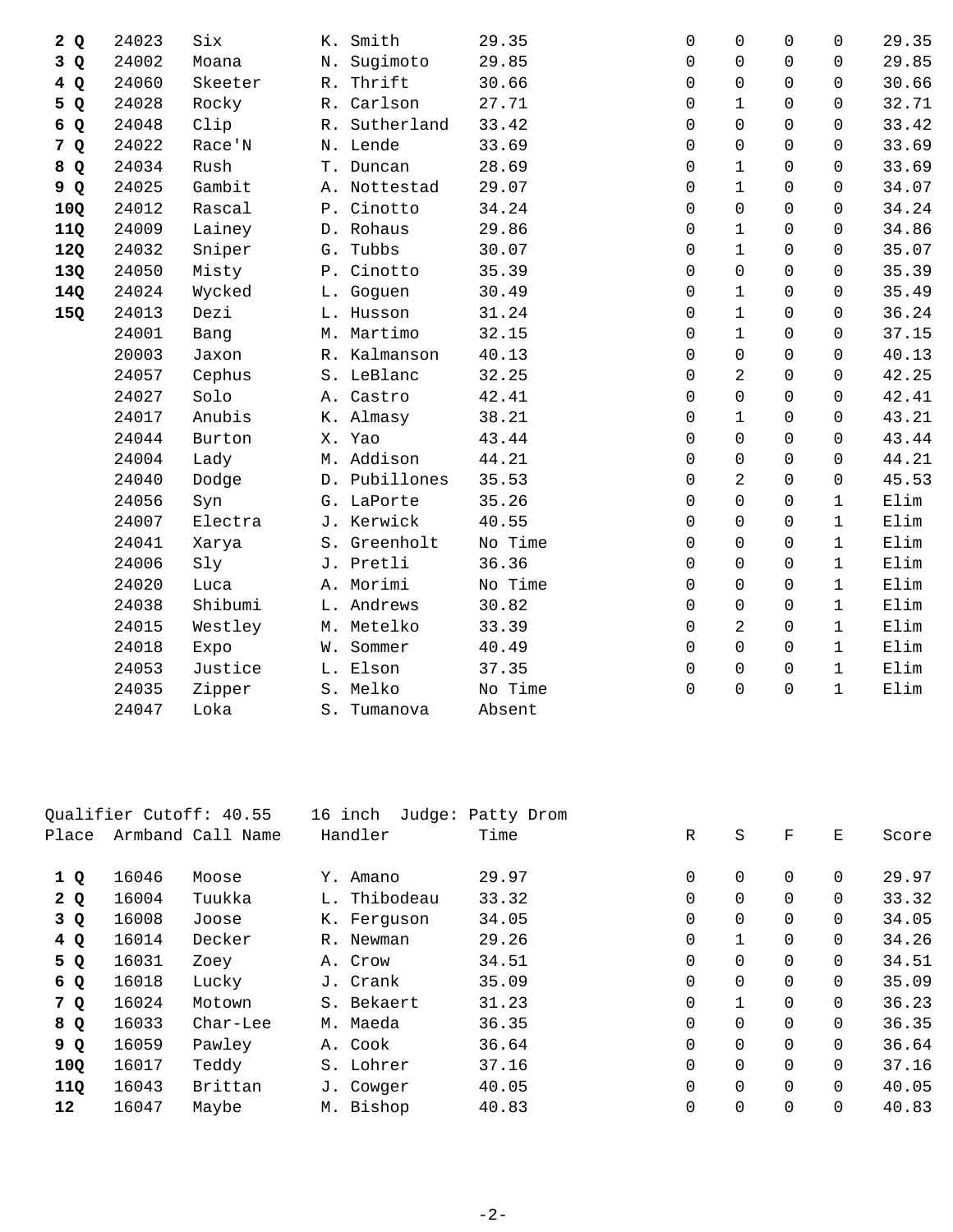| 16009 | Switch   | K. Rogers    | 41.21 |         | 0 |          | $\Omega$ | 0 | 46.21 |
|-------|----------|--------------|-------|---------|---|----------|----------|---|-------|
| 16019 | Shadow   | H. Benson    |       | 38.59   | 0 | 2        | $\Omega$ | 0 | 48.59 |
| 16052 | Tiffany  | B. Thibodeau |       | 39.24   | 0 | 2        | $\Omega$ | 0 | 49.24 |
| 16005 | Lincoln  | E. Oueen     |       | 39.16   | 0 | 2        | $\Omega$ |   | Elim  |
| 16048 | Beemer   | S. Schmidt   |       | 44.24   | 0 | $\Omega$ | $\Omega$ |   | Elim  |
| 16045 | Zivi     | J. Kozma     |       | No Time | 0 | $\Omega$ | $\Omega$ |   | Elim  |
| 16053 | Thor     | C. Floyd     |       | 48.73   | 0 | 0        | $\Omega$ |   | Elim  |
| 16013 | Codex    | T. Roth      |       | No Time | 0 | 0        | $\Omega$ |   | Elim  |
| 16020 | Squirrel | K. Gloor     |       | No Time | 0 | $\Omega$ | $\Omega$ |   | Elim  |
| 16036 | Triton   | A. Fink      |       | No Time | 0 | $\Omega$ | $\Omega$ |   | Elim  |
| 16026 | Mambo    | J. Ramirez   |       | No Time | 0 | $\Omega$ | $\Omega$ |   | Elim  |
| 16027 | Ratchet  | N. Cush      |       | No Time | 0 | $\Omega$ | $\Omega$ |   | Elim  |
| 16038 | Jubilee  | P. Pantojas  |       | No Time | 0 | 0        | $\Omega$ |   | Elim  |
|       |          |              |       |         |   |          |          |   |       |

|                |       | Qualifier Cutoff: 36.82 |    | 20 inch               | Judge: Patty Drom |             |                |              |              |       |
|----------------|-------|-------------------------|----|-----------------------|-------------------|-------------|----------------|--------------|--------------|-------|
| Place          |       | Armband Call Name       |    | Handler               | Time              | $\mathbb R$ | $\rm S$        | $\mathbf F$  | Е            | Score |
| 1Q             | 20074 | Taupe This!             |    | A. Zerm               | 27.46             | 0           | $\Omega$       | $\Omega$     | 0            | 27.46 |
| 2Q             | 20069 | Sloane Ra C. Holmes     |    |                       | 29.37             | $\Omega$    | $\Omega$       | $\Omega$     | $\Omega$     | 29.37 |
| 3Q             | 20024 | Talla                   |    | S. Jones              | 31.55             | $\mathbf 0$ | $\Omega$       | $\Omega$     | 0            | 31.55 |
| 4 Q            | 20079 | Mint                    |    | S. Duke               | 31.71             | $\Omega$    | $\Omega$       | $\Omega$     | $\Omega$     | 31.71 |
| 5 Q            | 20028 | Yuli                    |    | L. Greene             | 33.25             | $\mathbf 0$ | $\Omega$       | $\Omega$     | $\Omega$     | 33.25 |
| 6 Q            | 20057 | Kat                     |    | E. Ampleford          | 33.52             | $\mathbf 0$ | 0              | 0            | $\Omega$     | 33.52 |
| 7 <sup>Q</sup> | 20025 | Gremlin                 |    | C. Bridgwood          | 33.69             | $\mathbf 0$ | 0              | $\Omega$     | $\Omega$     | 33.69 |
| 8 Q            | 20013 | Crave                   |    | J. Siegel             | 34.68             | $\mathbf 0$ | 0              | 0            | $\Omega$     | 34.68 |
| 9 Q            | 20022 | DeWalt                  |    | V. Madeiros           | 29.91             | $\mathbf 0$ | $\mathbf 1$    | $\Omega$     | $\Omega$     | 34.91 |
| 10Q            | 20004 | Kindle                  | К. | Schaefer              | 35.68             | $\Omega$    | $\Omega$       | $\Omega$     | 0            | 35.68 |
| 11Q            | 20054 | Bendetta                |    | K. Dowis              | 35.70             | $\Omega$    | $\Omega$       | $\Omega$     | $\Omega$     | 35.70 |
| 12             | 20064 | Lucero                  | R. | Segui                 | 37.15             | $\mathbf 0$ | 0              | $\Omega$     | $\Omega$     | 37.15 |
|                | 20039 | Dance                   |    | M. Behrens            | 37.59             | $\mathbf 0$ | $\Omega$       | $\Omega$     | $\Omega$     | 37.59 |
|                | 20043 | Gimmick                 |    | A. Axford-Moore 38.09 |                   | $\mathbf 0$ | 0              | 0            | $\mathbf 0$  | 38.09 |
|                | 20026 | Sunny                   |    | X. Zhou               | 29.41             | $\mathbf 0$ | $\overline{a}$ | $\mathsf{O}$ | $\mathbf 0$  | 39.41 |
|                | 20032 | Kaya                    |    | G. Mortley            | 34.79             | $\Omega$    | $\mathbf{1}$   | $\Omega$     | $\Omega$     | 39.79 |
|                | 20070 | Athena                  |    | M. Barry              | 39.80             | $\mathbf 0$ | 0              | $\Omega$     | 0            | 39.80 |
|                | 20042 | Damuraz                 |    | M. Speagle            | 30.82             | $\mathbf 0$ | 2              | $\Omega$     | 0            | 40.82 |
|                | 20044 | Dr. E                   |    | A. Gersman            | 40.91             | $\Omega$    | $\Omega$       | $\Omega$     | $\Omega$     | 40.91 |
|                | 20065 | Nuddge                  |    | D. Smith              | 41.60             | $\mathbf 0$ | 0              | $\Omega$     | $\Omega$     | 41.60 |
|                | 20066 | Stun                    |    | M. Sheard             | 32.04             | 0           | $\overline{c}$ | $\mathbf 0$  | 0            | 42.04 |
|                | 20061 | Tease                   |    | J. Gerhard            | 37.37             | 0           | $\mathbf{1}$   | $\Omega$     | $\Omega$     | 42.37 |
|                | 20016 | Ella                    |    | C. Holscher           | 38.15             | $\mathbf 0$ | $\mathbf 1$    | $\Omega$     | 0            | 43.15 |
|                | 20011 | Moneypenny              |    | C. Holmes             | 34.54             | $\Omega$    | 2              | $\Omega$     | $\Omega$     | 44.54 |
|                | 20019 | Venus                   | J. | Sabraski              | 35.39             | $\Omega$    | 2              | $\Omega$     | 0            | 45.39 |
|                | 20059 | Cheeky                  |    | M. Francis            | 41.54             | $\mathbf 0$ | $\mathbf{1}$   | $\Omega$     | $\Omega$     | 46.54 |
|                | 20001 | Shine                   |    | H. Jones              | 46.98             | $\Omega$    | $\Omega$       | $\Omega$     | $\Omega$     | 46.98 |
|                | 20048 | Zoe                     |    | C. Anderson           | 47.38             | $\mathbf 0$ | 0              | 0            | $\mathbf 0$  | 47.38 |
|                | 20050 | Robin                   |    | Z. Tang               | 36.30             | $\mathbf 0$ | 3              | $\mathbf 0$  | $\mathbf 0$  | 51.30 |
|                | 20010 | Diva                    |    | L. Slusher            | 53.11             | $\Omega$    | $\Omega$       | $\Omega$     | $\mathbf{1}$ | Elim  |
|                | 20009 | The Cutter              |    | D. Scott              | 50.66             | $\mathbf 0$ | $\Omega$       | $\Omega$     | $\mathbf{1}$ | Elim  |
|                | 20021 | Vex W                   |    | L. Woodside           | No Time           | $\mathbf 0$ | 0              | $\Omega$     | $\mathbf{1}$ | Elim  |
|                |       |                         |    |                       |                   |             |                |              |              |       |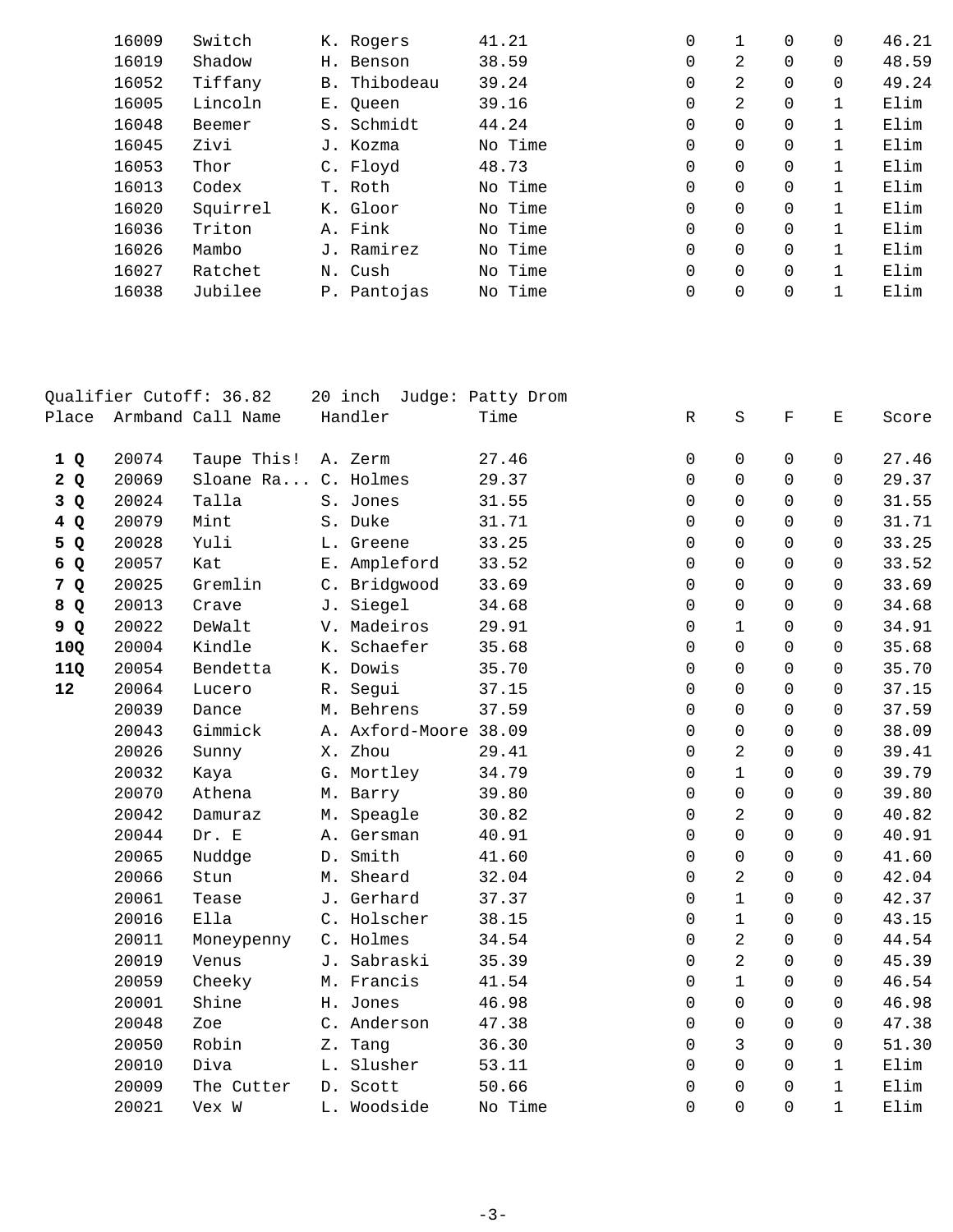| 20062 | Brazen                    | R. Huey     | No Time | $\Omega$ | $\Omega$ | 0        | $\mathbf{1}$ | Elim |
|-------|---------------------------|-------------|---------|----------|----------|----------|--------------|------|
| 20008 | Banzai                    | A. Bordwell | 44.58   | $\Omega$ | $\Omega$ | $\Omega$ | $\mathbf{1}$ | Elim |
| 20060 | Koda                      | S. Harrison | 37.24   | $\Omega$ | 0        | $\Omega$ | $\mathbf{1}$ | Elim |
| 20063 | Brilliant                 | C. Ragan    | No Time | $\Omega$ | $\Omega$ | $\Omega$ | $\mathbf{1}$ | Elim |
| 20080 | Cheetah                   | K. Wilson   | No Time | 0        | $\Omega$ | $\Omega$ | $\mathbf{1}$ | Elim |
| 20038 | Elite                     | K. Brown    | No Time | $\Omega$ | $\Omega$ | $\Omega$ | $\mathbf{1}$ | Elim |
| 20015 | Leia                      | A. Fake     | No Time | 0        | $\Omega$ | $\Omega$ | $\mathbf{1}$ | Elim |
| 20027 | Jenny                     | K. Mahan    | No Time | 0        | $\Omega$ | $\Omega$ | $\mathbf{1}$ | Elim |
| 20045 | Tesla                     | L. Snyder   | No Time | 0        | $\Omega$ | 0        | $\mathbf{1}$ | Elim |
| 20014 | Fate                      | J. Yates    | 35.59   | $\Omega$ | $\Omega$ | $\Omega$ | $\mathbf{1}$ | Elim |
| 20051 | Kennedy                   | L. Eldred   | No Time | $\Omega$ | $\Omega$ | $\Omega$ | $\mathbf{1}$ | Elim |
| 20072 | Vex E                     | R. Evers    | 43.88   | 0        |          | 0        | $\mathbf{1}$ | Elim |
| 20020 | Pixie Pig                 | A. Bennett  | 52.31   | 0        | $\Omega$ | $\Omega$ | $\mathbf{1}$ | Elim |
| 20034 | Serina                    | W. Ji       | No Time | $\Omega$ | $\Omega$ | $\Omega$ | $\mathbf{1}$ | Elim |
| 20053 | Hype                      | L. Slusher  | 40.29   | $\Omega$ | $\Omega$ | $\Omega$ | $\mathbf{1}$ | Elim |
| 20035 | Fleur De Lis R. Culpepper |             | No Time | $\Omega$ | $\Omega$ | $\Omega$ | $\mathbf{1}$ | Elim |
| 20029 | June                      | L. Hansen   | No Time | 0        | $\Omega$ | 0        | $\mathbf{1}$ | Elim |
| 20081 | Brisa                     | R. Martinez | No Time | $\Omega$ | $\Omega$ | $\Omega$ | $\mathbf 1$  | Elim |
| 20002 | Groovee                   | V. Duff     | No Time | $\Omega$ | $\Omega$ | $\Omega$ | $\mathbf{1}$ | Elim |
| 20041 | Cinder                    | K. Rogers   | No Time | 0        | 0        | 0        | $\mathbf{1}$ | Elim |
| 20078 | Fuzzy Knu M. Rock         |             | Absent  |          |          |          |              |      |
| 20012 | Siryn                     | R. Schnulle | Absent  |          |          |          |              |      |
| 20005 | Guess                     | M. Rock     | Absent  |          |          |          |              |      |

|       |       | Qualifier Cutoff: 35.34 |             | 22 inch        | Judge: Patty Drom |   |             |             |             |       |
|-------|-------|-------------------------|-------------|----------------|-------------------|---|-------------|-------------|-------------|-------|
| Place |       | Armband Call Name       |             | Handler        | Time              | R | S           | $\mathbf F$ | Е           | Score |
|       |       |                         |             |                |                   |   |             |             |             |       |
| 1Q    | 22138 | Jedi So                 |             | K. Solberg     | 27.92             | 0 | 0           | 0           | $\Omega$    | 27.92 |
| 2Q    | 22147 | Fia                     |             | C. Holm        | 28.25             | 0 | $\Omega$    | $\Omega$    | $\Omega$    | 28.25 |
| 3Q    | 22024 | Score                   | $R_{\odot}$ | Thrift         | 28.66             | 0 | $\Omega$    | $\Omega$    | $\Omega$    | 28.66 |
| 4 Q   | 22029 | Glance                  |             | S. Dos         | 28.85             | 0 | 0           | 0           | $\Omega$    | 28.85 |
| 5 Q   | 22132 | Nebraska                |             | A. Eifert      | 28.90             | 0 | 0           | 0           | $\Omega$    | 28.90 |
| 6 Q   | 22141 | Fever                   |             | S. Westcott    | 29.05             | 0 | 0           | 0           | $\Omega$    | 29.05 |
| 7 Q   | 22071 | Taken                   |             | W. Peluse      | 29.54             | 0 | 0           | 0           | $\Omega$    | 29.54 |
| 8 Q   | 22033 | Truth                   |             | A. Carter      | 29.72             | 0 | 0           | $\Omega$    | $\Omega$    | 29.72 |
| 9 Q   | 22013 | Ignite                  |             | S. Rolek       | 30.15             | 0 | 0           | $\Omega$    | $\Omega$    | 30.15 |
| 10Q   | 22122 | Smartie                 |             | S. Goodwin     | 30.52             | 0 | 0           | $\Omega$    | $\Omega$    | 30.52 |
| 11Q   | 22104 | Venture                 |             | N. Levesque    | 30.56             | 0 | 0           | $\Omega$    | $\Omega$    | 30.56 |
| 12Q   | 22107 | Ender                   |             | F. Ferraiuolo  | 30.83             | 0 | 0           | $\Omega$    | $\Omega$    | 30.83 |
| 13Q   | 22127 | Gypsy                   |             | S. Knill       | 31.24             | 0 | 0           | $\Omega$    | $\Omega$    | 31.24 |
| 14Q   | 22032 | Strider                 |             | D. Lukas       | 31.29             | 0 | 0           | 0           | $\mathbf 0$ | 31.29 |
| 15Q   | 22044 | Blitz                   |             | K. Rohr        | 31.36             | 0 | $\mathbf 0$ | 0           | $\mathbf 0$ | 31.36 |
| 16Q   | 22066 | Bounce                  | L.          | Williams       | 31.89             | 0 | 0           | 0           | $\Omega$    | 31.89 |
| 17Q   | 22078 | #Winning                | М.          | Hanson         | 32.04             | 0 | 0           | 0           | $\Omega$    | 32.04 |
| 18Q   | 22069 | Ariel Ray               |             | J. Chen        | 32.09             | 0 | 0           | 0           | $\Omega$    | 32.09 |
| 19Q   | 22054 | Charlie                 | W.          | Crawshaw       | 32.84             | 0 | 0           | 0           | $\Omega$    | 32.84 |
| 20Q   | 22128 | Harley                  |             | B. Rutkowski   | 32.93             | 0 | 0           | 0           | $\Omega$    | 32.93 |
| 21Q   | 22056 | Seven                   | $R_{\odot}$ | LaRocque       | 32.94             | 0 | 0           | 0           | $\mathbf 0$ | 32.94 |
| 22Q   | 22140 | Mystery                 |             | A. Reinkemeyer | 28.24             | 0 | $\mathbf 1$ | 0           | $\mathbf 0$ | 33.24 |
|       |       |                         |             |                |                   |   |             |             |             |       |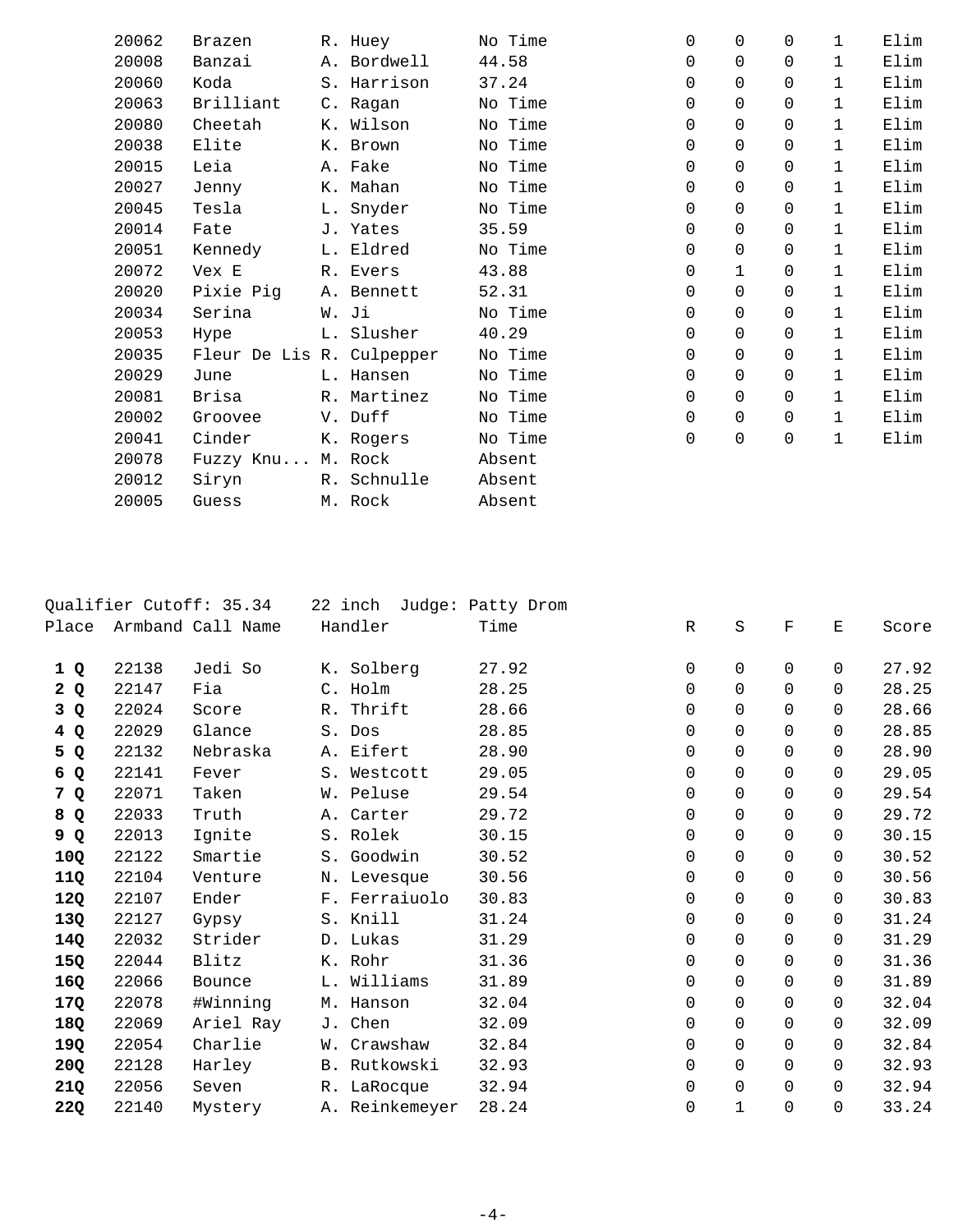| 23Q | 22106 | Torque     |       | D. Cresswell          | 33.36   | 0        | 0              | 0            | 0            | 33.36 |
|-----|-------|------------|-------|-----------------------|---------|----------|----------------|--------------|--------------|-------|
| 24Q | 22136 | Faith      |       | J. Moll               | 33.42   | 0        | $\Omega$       | 0            | 0            | 33.42 |
| 25Q | 22004 | Angel      |       | W. Crawshaw           | 33.46   | 0        | $\Omega$       | $\Omega$     | $\Omega$     | 33.46 |
| 26Q | 22130 | Banshee    |       | K. Miller             | 28.56   | 0        | $\mathbf 1$    | $\mathbf 0$  | 0            | 33.56 |
| 27Q | 22037 | Nile       |       | J. York               | 34.01   | 0        | $\mathbf 0$    | 0            | 0            | 34.01 |
| 28Q | 22135 | Bodie      |       | J. Kronbach           | 29.04   | 0        | $\mathbf{1}$   | 0            | $\Omega$     | 34.04 |
| 29Q | 22019 | Tease      |       | S. Vicary             | 29.04   | 0        | $\mathbf{1}$   | 0            | 0            | 34.04 |
| 30Q | 22059 | Zoey       |       | E. Momiyama           | 29.10   | 0        | $\mathbf{1}$   | $\mathbf 0$  | 0            | 34.10 |
| 31Q | 22088 | Franky     |       | B. Baker              | 29.21   | 0        | $\mathbf{1}$   | 0            | 0            | 34.21 |
| 32Q | 22149 | Kaiden     |       | R. Taylor             | 34.26   | 0        | $\mathbf 0$    | 0            | $\Omega$     | 34.26 |
| 33Q | 22134 | Reese      |       | C. Ragan              | 29.58   | 0        | $\mathbf{1}$   | 0            | $\Omega$     | 34.58 |
| 34Q | 22131 | Ast'N      |       | N. Lende              | 29.70   | 0        | $\mathbf 1$    | $\mathbf 0$  | 0            | 34.70 |
| 35Q | 22065 | Peat       |       | S. Duke               | 29.84   | 0        | $\mathbf{1}$   | 0            | 0            | 34.84 |
| 36Q | 22022 | Outspoken  |       | A. Peach              | 35.34   | 0        | $\mathbf 0$    | 0            | 0            | 35.34 |
|     | 22095 | Ecru       |       | R. Horiuchi           | 35.48   | 0        | $\mathbf 0$    | 0            | 0            | 35.48 |
|     | 22009 | Seeker     |       | N. Levesque           | 30.62   | 0        | $\mathbf{1}$   | $\mathbf 0$  | 0            | 35.62 |
|     | 22050 | Ziva       |       | E. Rodriguez          | 35.65   | 0        | 0              | 0            | 0            | 35.65 |
|     | 22006 | Shiver     |       | N. Hall               | 30.71   | 0        | $\mathbf{1}$   | $\Omega$     | 0            | 35.71 |
|     | 22062 | Bailey     |       | R. Seiter             | 30.76   | 0        | $\mathbf{1}$   | $\Omega$     | 0            | 35.76 |
|     | 22120 | Cruz'N     |       | S. Henry              | 30.83   | 0        | $\mathbf{1}$   | $\Omega$     | 0            | 35.83 |
|     | 22038 | Phoenix    |       | R. Holford            | 36.17   | 0        | $\mathbf 0$    | 0            | 0            | 36.17 |
|     | 22145 | Speedy     |       | J. Boggs              | 36.45   | 0        | $\mathbf 0$    | 0            | 0            | 36.45 |
|     | 22114 | Dew        |       | E. Coupe              | 31.46   | 0        | $\mathbf{1}$   | 0            | $\Omega$     | 36.46 |
|     | 22105 | Pixie      |       | G. Carlson            | 37.09   | 0        | $\mathbf 0$    | $\Omega$     | 0            | 37.09 |
|     | 22116 | Jake       |       | K. Rohr               | 32.55   | 0        | $\mathbf{1}$   | 0            | 0            | 37.55 |
|     | 22057 | Plenty     |       | M. Closson            | 33.41   | 0        | $\mathbf 1$    | 0            | 0            | 38.41 |
|     | 22137 | Rex        |       | S. Cochran            | 33.68   | 0        | $\mathbf{1}$   | $\Omega$     | $\Omega$     | 38.68 |
|     | 22005 | Bob        |       | M. Wirant             | 33.83   | 0        | $\mathbf{1}$   | 0            | $\Omega$     | 38.83 |
|     | 22051 | Shazam     |       | B. DeLaune            | 28.90   | 0        | 2              | $\mathbf 0$  | 0            | 38.90 |
|     | 22085 | Hopi       |       | L. Johnson            | 34.03   | 0        | $\mathbf{1}$   | 0            | 0            | 39.03 |
|     | 22097 | Fame       |       | J. Boggs              | 29.67   | 0        | 2              | 0            | $\Omega$     | 39.67 |
|     | 22150 | Johnny B   |       | J. Gauntt             | 35.08   | 0        | $\mathbf{1}$   | $\Omega$     | 0            | 40.08 |
|     | 22043 | Beckett    |       | A. Popper             | 40.08   | 0        | $\mathbf 0$    | $\mathbf 0$  | 0            | 40.08 |
|     | 22075 | Kickit     |       | J. Boggs              | 35.35   | 0        | $\mathbf{1}$   | $\mathsf{O}$ | 0            | 40.35 |
|     | 22049 | Gracey     |       | K. Rohr               | 40.52   | 0        | 0              | 0            | 0            | 40.52 |
|     | 22080 | Amp H      |       | S. Hughes             | 35.82   | 0        | $\mathbf{1}$   | $\Omega$     | 0            | 40.82 |
|     | 22021 | 'NSync     |       | S. Schmitter          | 36.80   | 0        | $\mathbf 1$    | $\Omega$     | $\Omega$     | 41.80 |
|     | 22042 | Remington  |       | C. Deen               | 37.20   | 0        | $\mathbf 1$    | 0            | 0            | 42.20 |
|     | 22010 | Rogue      |       | D. Scott              | 43.10   | 0        | $\Omega$       | 0            | 0            | 43.10 |
|     | 22001 | Elvis      |       | T. Horn               | 43.26   | $\Omega$ | $\Omega$       | $\Omega$     | 0            | 43.26 |
|     | 22041 | Wilson     |       | J. Arenson            | 34.77   | 0        | 2              | $\Omega$     | $\Omega$     | 44.77 |
|     | 22121 | Rosie      |       | D. Pubillones         | 40.78   | 0        | $\mathbf 1$    | $\mathbf 0$  | 0            | 45.78 |
|     | 22068 | P!nk       |       | S. Jacobs             | 41.64   | 0        | $\mathbf{1}$   | $\Omega$     | 0            | 46.64 |
|     | 22055 | Zuri       |       | R. Clark              | 37.06   | 0        | 2              | 0            | 0            | 47.06 |
|     | 22103 | Gracie     | $E$ . | Zieske                | 34.84   | 0        | 3              | 0            | 0            | 49.84 |
|     | 22151 | Beinn      |       | L. Medcraft           | 39.84   | 0        | $\overline{a}$ | 0            | 0            | 49.84 |
|     | 22076 | Spider     |       | W. Williams-Wea 40.78 |         | 0        | 3              | 0            | 0            | 55.78 |
|     | 22053 | Pink Floyd |       | A. Peach              | No Time | $\Omega$ | $\Omega$       | 0            | 1            | Elim  |
|     | 22023 | Cassi      |       | L. Brigante           | No Time | 0        | $\Omega$       | $\Omega$     | 1            | Elim  |
|     | 22098 | Zen        |       | J. Collins            | No Time | 0        | 0              | $\mathbf 0$  | $\mathbf{1}$ | Elim  |
|     | 22026 | Hauser     |       | L. Smith              | No Time | 0        | 0              | 0            | $\mathbf{1}$ | Elim  |
|     | 22112 | Libbi      |       | L. Landers            | No Time | 0        | $\mathbf 0$    | 0            | $\mathbf{1}$ | Elim  |
|     |       |            |       |                       |         |          |                |              |              |       |